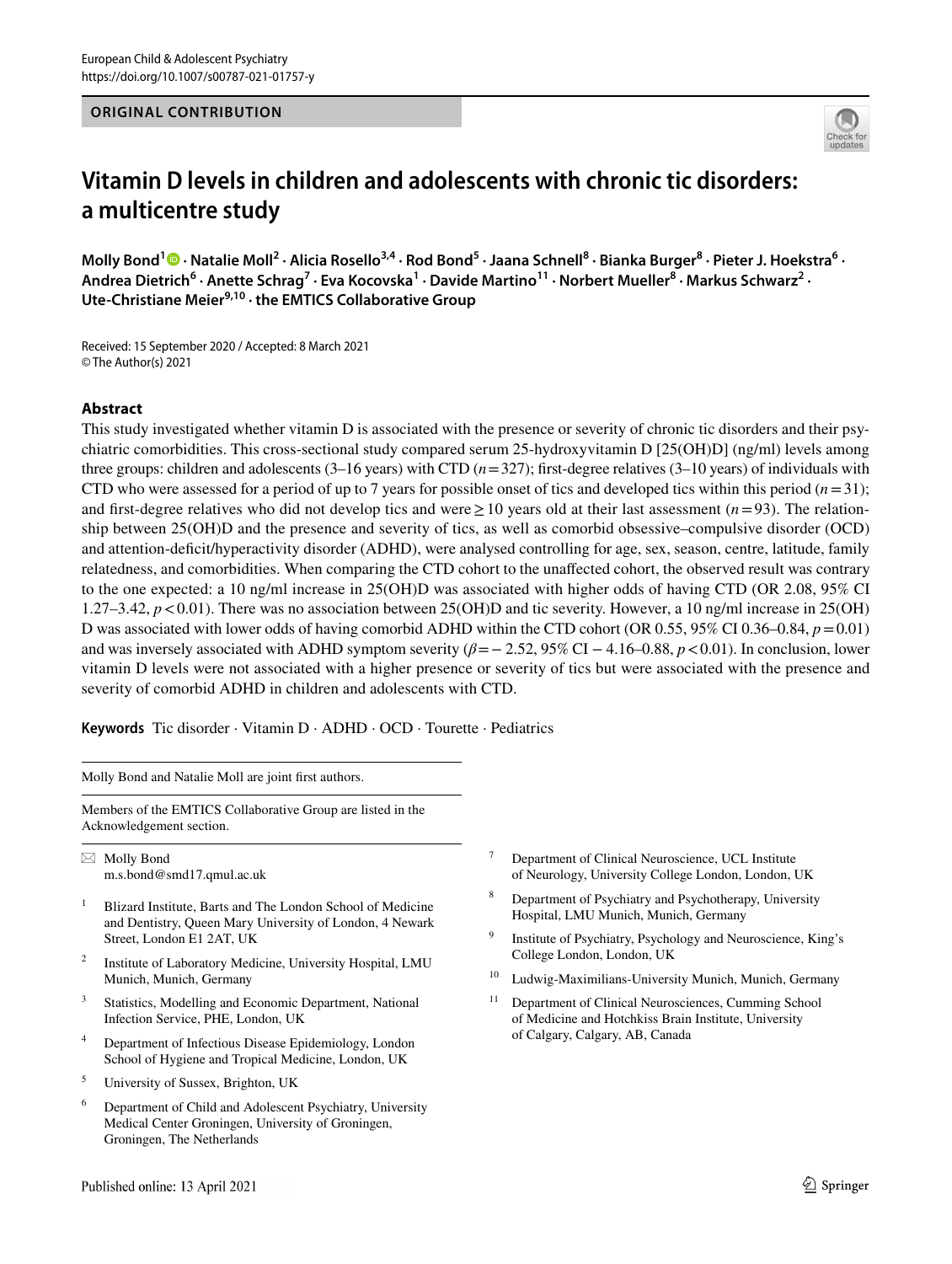# **Introduction**

Chronic tic disorders (CTD) are neurodevelopmental conditions of which there are three types: chronic motor tic disorder, chronic vocal tic disorder, and Tourette Syndrome (TS) [[3](#page-9-0)]. TS is characterised by the combined presence of multiple motor tics and at least one vocal tic and has an estimated prevalence of 0.3–0.9% [[2](#page-9-1), [19](#page-10-0), [36](#page-10-1)]. A large proportion of individuals with CTD  $(-40-80\%)$ have associated neuropsychiatric comorbidities; obsessive–compulsive disorder (OCD) and attention-deficit/ hyperactivity disorder (ADHD) are among the most common [[36\]](#page-10-1). Tics and their associated neuropsychiatric comorbidities, and ADHD in particular, have been shown to have a negative impact on quality of life and socioeconomic status [[1,](#page-9-2) [8](#page-10-2), [9,](#page-10-3) [17](#page-10-4)].

The aetiology of CTD is not fully understood. Estimates of TS heritability range from 0.25 to 0.77 [[29,](#page-10-5) [44\]](#page-11-0), suggesting that environmental factors also play a substantial role. CTD, like most other neuropsychiatric diseases, is a polygenic disorder [\[38](#page-10-6)]. Susceptibility genes so far identifed include genes involved in multiple neurotransmitter systems, as well as the immune system [[27](#page-10-7), [42](#page-11-1)]. Environmental factors include psychosocial stress, maternal smoking during pregnancy, and potentially infectious pathogens, although the evidence remains inconclusive [[15](#page-10-8)].

One environmental factor of interest is vitamin D, a neurosteroid hormone, which plays an important role in skeletal health, as well as in neural and immune functioning [[10](#page-10-9)]. Vitamin D is a fat-soluble vitamin that is naturally present in a few foods and mainly produced in the skin when it is exposed to sunlight (UVB radiation). Its synthesis is therefore greatly infuenced by season, latitude, air pollution, skin pigmentation, sunscreen use and aging, as well as by genetic factors, altered absorption/metabolism, and medication [[20\]](#page-10-10). Vitamin D infuences a large number of biological pathways; its receptors and activating enzyme  $(1\alpha$ -hydroxylase) are widespread throughout the human brain, and it is thought to have neurotropic and neuroprotective efects, infuencing on neurotransmission, neuroplasticity, and neuroinfammation [[10](#page-10-9), [20\]](#page-10-10). This may explain why hypovitaminosis D has been linked to several neuropsychiatric and neurological diseases such as mood disorders, schizophrenia, autism, multiple sclerosis, Parkinson's disease, and Alzheimer's disease [\[10,](#page-10-9) [20](#page-10-10)].

Theoretically, there are a number of ways in which vitamin D could be associated with CTD. Dopaminergic dysfunction is widely considered the pathological endpoint of CTD [[23](#page-10-11)], though preceding pathogenic pathways are poorly understood. Vitamin D regulates gene expression of the rate-limiting enzyme, tyrosine hydroxylase, which modulates the production of dopamine, noradrenaline, and epinephrine [[7\]](#page-10-12). Therefore, defciency in vitamin D could contribute to dopaminergic dysfunction in CTD. Another possibility is that vitamin D is associated with raised infammatory markers that have been reported in CTD [[28\]](#page-10-13). Vitamin D has a largely anti-inflammatory effect and impacts on cellular und humoral immune responses [[20](#page-10-10)]. Thus, it is plausible that low vitamin D contributes to infammation in CTD or, conversely, that an overactive immune system in CTD leads to increased consumption of vitamin D, and thus lower levels ("reverse causation") [[20](#page-10-10)]. Vitamin D is also known to be important in brain development [[10\]](#page-10-9), and abnormalities in the maturation and structure of the brain are thought to be involved in the pathogenesis of CTD  $[13]$  $[13]$ . As the pathophysiology of CTD is not yet fully understood and the efects of vitamin D are multiple throughout the body, it is difficult to pin-point a single possible underlying mechanism, though there are a number of ways in which the two could plausibly be linked.

Evidence from one case–control study  $(n=179)$  and a follow-up supplementation trial  $(n=36)$  in Chinese children suggested vitamin D may be associated with tic disorders [[24,](#page-10-15) [25](#page-10-16)]. These two studies reported lower levels of 25-hydroxyvitamin D (25[OH]D) in children with tics compared to healthy controls; a negative correlation between tic severity and 25(OH)D levels (*r*=− 0.32); and observed improvements in tic severity following 3-month supplementation in people with CTD who were insufficient or deficient in 25(OH)D at study entry (average reduction in severity score from  $[mean \pm SD]$  23  $\pm$  5 to 13  $\pm$  7, *t* = 10.15) [[25](#page-10-16)]. OCD and ADHD, the most common comorbidities in CTD, have also been linked to lower levels of vitamin D [[6,](#page-10-17) [21](#page-10-18)]. However, the result has been inconsistent [\[26](#page-10-19), [43\]](#page-11-2) and the salience of these observations remains to be understood.

Our study is part of the European Multicentre Tics in Children Studies (EMTICS) [\[39](#page-11-3)], a large prospective European multicentre study of children and adolescents with CTD and frst-degree relatives of individuals with CTD who themselves did not have tics at study entry and were followed up for a maximum of 7 years to assess the possible onset of tics [\[39\]](#page-11-3). We hypothesised that: A. 25(OH)D is lower in individuals with CTD (CTD cohort) compared to frstdegree relatives of people with CTD but who themselves do not have tics (unafected cohort); B. 25(OH)D is lower in frst-degree relatives who developed tic disorders (tic onset cohort) compared to those who did not develop tics (unaffected cohort) within the follow-up period; C. lower 25(OH) D is associated with greater tic severity in individuals with CTD; D. lower 25(OH)D is associated with greater presence and severity of comorbid OCD and ADHD in individuals with CTD. This is the largest study to date to assess  $25(OH)$ D status in children and adolescents with CTD. It is unique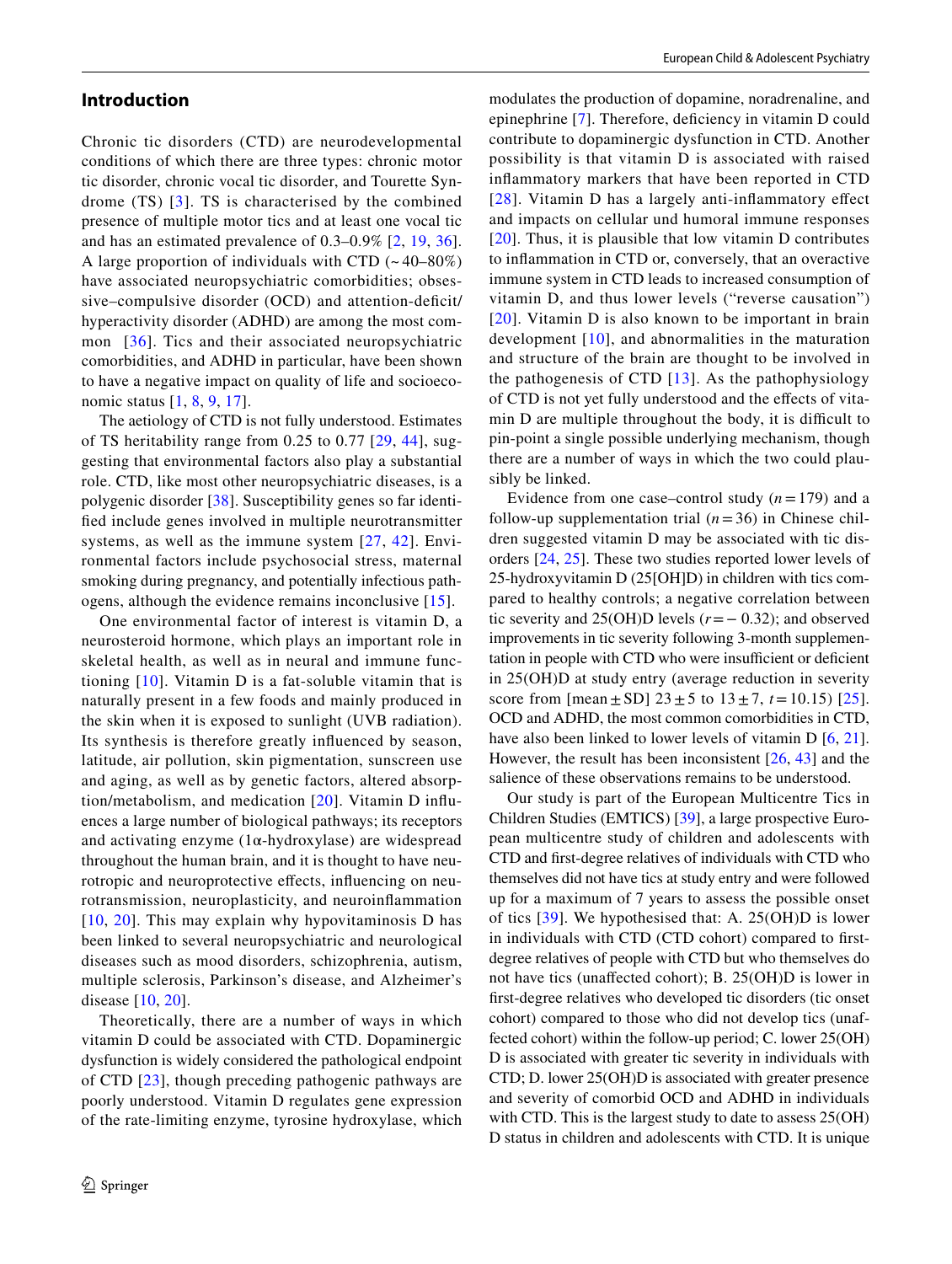in its assessment of 25(OH)D in frst-degree relatives at risk of developing tics; and it is the frst study to investigate an association between 25(OH)D levels and the severity of psychiatric comorbidities in CTD.

# **Methods**

# **Participants**

Participants were from the European Multicentre Tics in Children Studies (EMTICS) [[39](#page-11-3)], a prospective longitudinal observational study involving 16 centres located in nine countries across Europe and in Israel. The structure of the study was previously described in detail (see [\[39\]](#page-11-3)). EMTICS recruited two cohorts: the COURSE study, 703 children and adolescents (3–16 years) with an established diagnosis of CTD according to DSM-IV-TR (note that six participants enrolled in the study were removed as they did not have a CTD) [\[2](#page-9-1)]; and the ONSET study, an at-risk cohort comprising 259 frst-degree relatives of children with CTD (3–10 years), without tics (note that one of the 260 participants enrolled in the study was recently removed due to tics prior to study entry). The at-risk cohort was followed up for 3 years to assess the onset of tics according to regular study protocol, during which time 61 tic onsets were identifed. All unafected children were reassessed via a brief telephone interview after the study ended, which identifed seven additional confirmed tic onsets  $(n=68 \text{ in total})$  in 2019/2020; 36 children could not be recontacted.

This study makes comparisons between participants with tic disorders and an unafected group. The mean age of tic onset in the EMTICS ONSET cohort was 7.93 years old (SD 2.00, range 3.52–13). Therefore, there was a risk that children in the unafected cohort might develop tics beyond the study period. To mitigate this risk, we only included participants who did not develop tics and were at least 10 years of age at the time of the extended follow-up reassessment or, for those that could not be reassessed, at least 10 years of age at the time of the last visit during the regular study term.

This cross-sectional study represented a sub-sample of the EMTICS cohorts based on available serum samples for 25(OH)D analysis. This included: baseline samples for 327 participants with CTD (CTD cohort); baseline samples for 93 participants who did not develop tics and were 10 years of age or older at the time of their last assessment (unafected cohort); and samples taken at the time of tic onset for 31 participants who developed tics within the 3-year regular study period (tic onset cohort). (Note that no serum samples were taken during the telephone reassessment period and therefore the seven children who developed tics after the regular study period could not be included in the analyses of this study).

The regular study period took place from January 2013 to June 2018, and the fnal telephone reassessment concluded in May 2020. The study was approved by the Institutional Review Boards of the participating centres. Parents and their child(ren) provided written informed consent and assent according to the appropriate ethical regulations.

# **Clinical assessment**

An established diagnosis of CTD, OCD, and ADHD was confrmed by study clinicians according to DSM-IV-TR criteria [[2\]](#page-9-1). Our main outcome measure for current tic severity was the Yale Global Tic Severity Scale (YGTSS) [[22](#page-10-20)]. Study clinicians also rated the Clinical Global Impression Scale Severity (CGI) for tic severity during the previous week [[14\]](#page-10-21). The Children's Yale-Brown Obsessive–Compulsive Scale (CY-BOCS) was used to rate obsessive–compulsive symptom severity [\[12](#page-10-22), [37](#page-10-23)]. The parent-reported Swanson, Nolan and Pelham-version IV rating scale (SNAP-IV) assessed ADHD symptom severity [[41\]](#page-11-4). As SNAP-IV is parent-rated and not clinician assessed, we additionally used the DSM-IV-TR ADHD symptom count as a second measure of ADHD severity.

# **Analysis of 25‑hydroxyvitamin D (25(OH)D)**

Serum samples were collected at study entry (i.e., at baseline) for the CTD cohort and for the unafected cohort, whereas, for the tic onset cohort, we used serum samples that were taken at the time of tic onset. All samples were sent to the Department of Laboratory Medicine, Munich (LMU). The samples were stored at  $-80$  °C until the time of analysis. The level of 25(OH)D was measured in the ISO 15189 accredited lab on a DiaSorin Liaison analyser using chemiluminescent immunoassay technology. Serum samples were processed according to the manufacturer's instructions. The range of the assay was 4 ng/ml (10 nmol/l) up to 150 ng/ml (375 nmol/l).

Hypovitaminosis-D was reported at levels under 20 ng/ ml (50 nmol/l) in accordance with the US Endocrine Soci-ety [\[16\]](#page-10-24), with levels  $\leq 10$  ng/ml ( $\leq 25$  nmol/l) considered defcient and between 10 and 20 ng/ml (25–50 nmol/l) insufficient  $[16]$  $[16]$ .

To correct for seasonal variation in 25(OH)D levels, we used a previously described method [\[30\]](#page-10-25). The following equation was used to predict 25(OH)D levels for any given day of the year for each cohort (*y*=25(OH)D level and  $t =$ day of year, e.g., for January 1st,  $t = 0$ ):

$$
y_i = \beta_0 + \beta_1 \sin\left(\frac{2\pi t}{365}\right) + \beta_2 \cos\left(\frac{2\pi t}{365}\right).
$$

The diference between predicted 25(OH)D levels on a given day and the individual's actual level gave a residual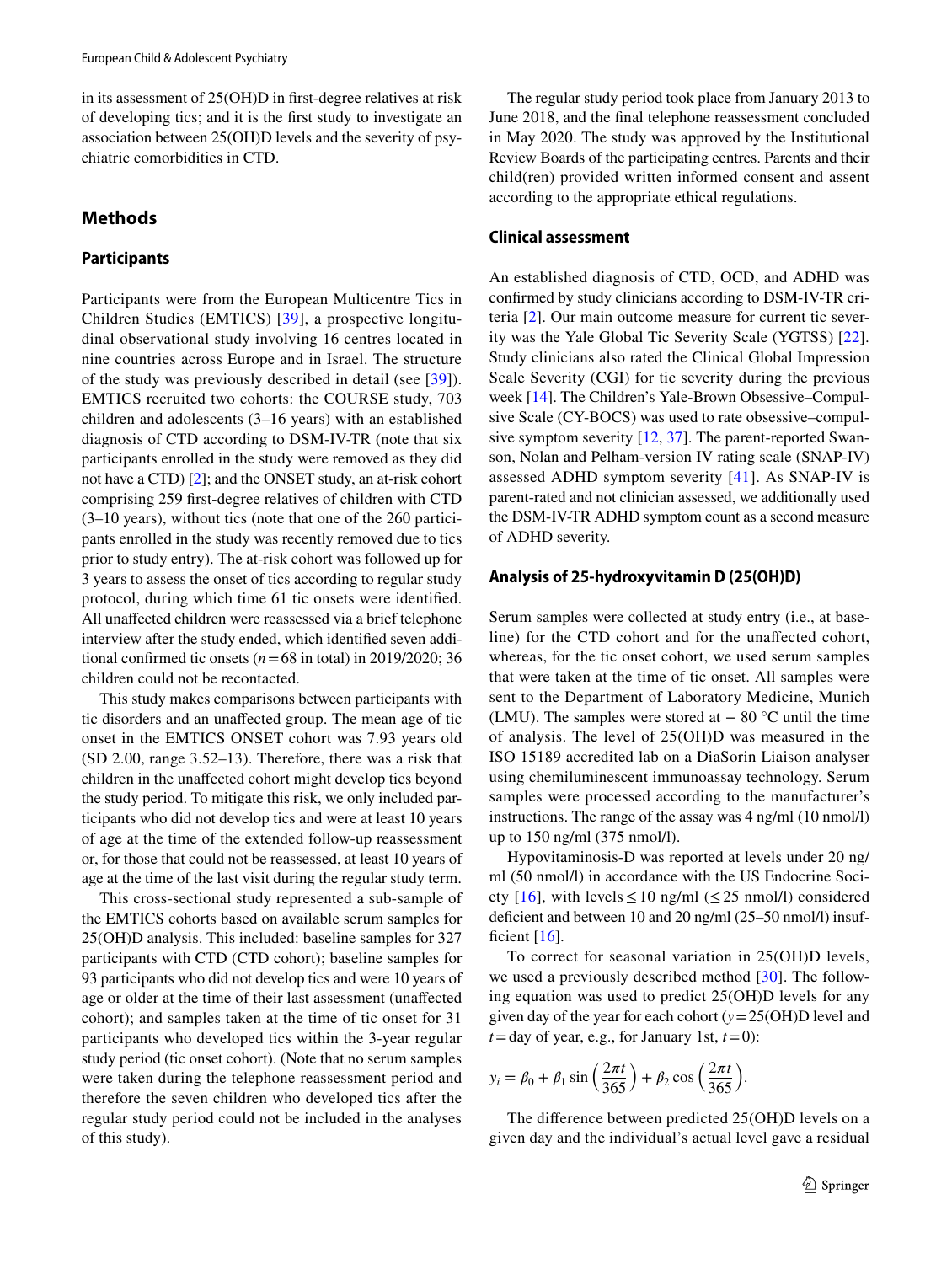value of 25(OH)D controlling for season. In our analyses, we used multilevel models with site as a cluster variable to account for all diferences between study centres, including, for example, ambient levels of vitamin D associated with living at diferent latitudes.

#### **Statistical analysis**

Since this was a multicentre study involving siblings, participants were clustered both within centres and as families. Therefore, both centre and family relatedness were used as cluster variables in all multilevel models. Generalised linear mixed models were used to assess whether 25(OH)D levels were associated with: the odds of having a CTD compared to the unafected cohort; tic onset compared to the unafected cohort; and the presence of comorbid OCD or ADHD compared to those with CTD only. Multilevel models were used to investigate whether 25(OH)D levels were associated with tic severity (YGTSS and CGI) as well as the severity of comorbid OCD (CY-BOCS) and ADHD (SNAP-IV and DSM-IV-TR) symptoms. OCD and ADHD symptom severity scores were taken from the entire CTD cohort and not just those who met the criteria for each comorbid diagnosis.

Participants' seasonally adjusted 25(OH)D level was the primary predictor variable in all analyses. To give a more clinically relevant outcome, adjusted 25(OH)D was divided by 10, so that one-unit change in the predictor variable was equal to 10 ng/ml 25(OH)D, as opposed to 1 ng/ml. As a secondary analysis, we ran all models with 25(OH)D as a binary predictor variable, with 25(OH)D insufficiency measured as  $\leq$  20 ng/ml and sufficiency as > 20 ng/ml. The average serum 25(OH)D was adjusted for by centre in order to disentangle contextual effects from person-level effects [\[35](#page-10-26)]. Age, sex, and the presence of a comorbidity (OCD and/or ADHD) were also entered as covariates.

As a sensitivity analysis, we re-analysed the generalised linear models in subsamples matched on age and sex [participants with CTD and unaffected  $(n=93)$ ; participants with tic onset and unaffected  $(n=31)$ ; CTD participants with OCD and without OCD  $(n=95)$ ; CTD participants with ADHD and without ADHD  $(n=79)$ ]. Subsamples were matched using propensity score matching in R [\[34\]](#page-10-27).

The average predicted level of 25(OH)D is the same in May as it is at the end of November because these months fall at the halfway point between August (when levels are highest) and March (when they are lowest). Therefore, we added the average predicted 25(OH)D level for May/ November to each individual's residual value to estimate the proportion of participants in each cohort who would have insufficient levels of  $25(OH)D$  for at least 6 months of the year (December–May).

# **Results**

# **Study cohorts**

Demographic and clinical characteristics of participants are shown in Table [1](#page-4-0). The vast majority of the CTD cohort were diagnosed with TS  $(n=298; 91.1\%)$  and a minority with a motor CTD  $(n=28; 8.6\%)$  or vocal CTD  $(n=1;$  $0.3\%$ ).

# **Levels of 25(OH)D and prevalence of hypovitaminosis D in CTD, unafected, and tic onset cohort**

Levels of 25(OH)D fuctuated according to season with the lowest levels in early spring and highest levels in late summer for all cohorts as shown in Fig. [1.](#page-4-1)

Contrary to our hypothesis, the unafected cohort, who did not develop tics, had lower serum 25(OH)D levels than individuals in the CTD cohort and tic onset cohort. The sinusoidal regression model used to adjust for seasonal variation predicted hypovitaminosis D (25[OH]D<20 ng/ ml) in 43.7% of the unafected cohort, 25.8% of the tic onset cohort, and 27.2% of the CTD cohort for 6 months of the year (December–May).

As shown in Table [2,](#page-5-0) a 10 ng/ml increase in 25(OH)D was associated with higher odds of having a CTD diagnosis when compared to the unafected cohort (OR 2.08, 95% CI 1.27–3.42,  $p < 0.01$ ). The change in probability of having CTD as 25(OH)D levels increase is shown in Fig. [2.](#page-5-1) However, this association was no longer signifcant when tested for in an age- and sex-matched subgroup (Table [4,](#page-7-0) [Appendix 1\)](#page-8-0).

There was no signifcant association between 25(OH) D levels and the frst development of tics when comparing the tic onset cohort to the unaffected cohort ( $p=0.10$ , Table [2](#page-5-0)).

# **No association between 25(OH)D levels and the severity of tics in CTD cohort**

As shown in Table [3,](#page-6-0) we found no signifcant association between 25(OH)D levels and tic severity as measured by both YGTSS ( $p = 0.84$ ) and CGI ( $p = 0.91$ ).

# **Association of 25(OH)D levels with comorbid ADHD and OCD in CTD cohort**

*OCD*: as shown in Table [2](#page-5-0) and Fig. [2,](#page-5-1) a 10 ng/ml increase in 25(OH)D was associated with higher odds of having a comorbid OCD diagnosis in the CTD cohort (OR 1.46,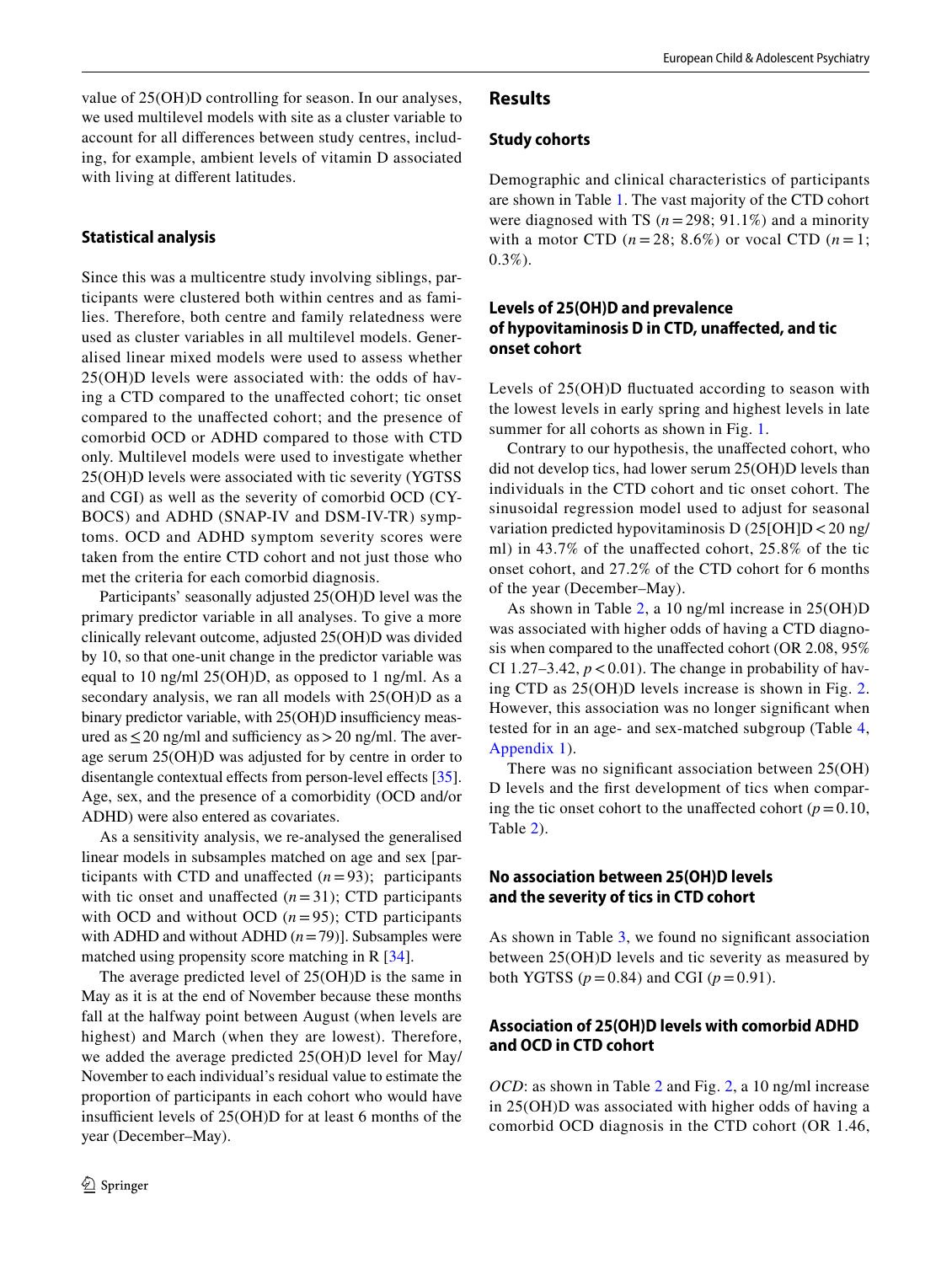<span id="page-4-0"></span>**Table 1** Demographic and clinical characteristics

| Characteristics                                             | <b>CTD</b><br>$(n=327)$ | Tic onset<br>$(n=31)$ | Unaffected<br>$(n=93)$ |
|-------------------------------------------------------------|-------------------------|-----------------------|------------------------|
| Age (years) (mean $\pm$ SD)                                 | $10.9 \ (\pm 2.72)$     | 7.55 $(\pm 1.83)$     | 7.68 $(\pm 1.76)$      |
| Sex $n(\%)$                                                 |                         |                       |                        |
| Male                                                        | 247 (75.5)              | 22(71.0)              | 37(39.8)               |
| Female                                                      | 80 (24.5)               | 9(29.0)               | 56 (60.2)              |
| Ethnicity $n$ (%)                                           |                         |                       |                        |
| White                                                       | 301 (92.0)              | 25(80.6)              | 80 (86.0)              |
| Non-white                                                   | 26(8.0)                 | 6(19.4)               | 13(14.0)               |
| Tic Disorder $n$ (%)                                        |                         |                       |                        |
| Tourette Syndrome                                           | 298 (91.1)              | 8(25.8)               |                        |
| Chronic Motor Tic Disorder                                  | 28(8.6)                 | 7(22.6)               |                        |
| Chronic Vocal Tic Disorder                                  | 1(0.3)                  |                       |                        |
| <b>Transient Tic Disorder</b>                               |                         | 9(29.0)               |                        |
| Tic Disorder-NOS                                            |                         | 7(22.6)               |                        |
| Comorbidities $n$ (%)                                       |                         |                       |                        |
| <b>OCD</b>                                                  | 95(29.1)                |                       |                        |
| <b>ADHD</b>                                                 | 79 (24.2)               | 2(6.5)                | 11(11.8)               |
| Seasonally Adjusted 25(OH)D $n$ (%)                         |                         |                       |                        |
| Insufficient $(10-20 \text{ ng/ml}; 25-50 \text{ nmol/l})$  | 89 (27.2)               | 8(25.8)               | 35(37.6)               |
| Deficient $(\leq 10 \text{ ng/ml}; \leq 25 \text{ nmol/l})$ | 3(0.9)                  | 0(0.0)                | 2(2.2)                 |
| Median (interquartile range)                                | 24.7 (19.2-29.8)        | 24.3 (19.6–33.7)      | $21.6(17.0-27.3)$      |

Unaffected cohort (did not develop tics by end of the study or reassessment period and  $\geq 10$  years old); non-white (mixed, Middle Eastern, North African, Asian or of unknown ancestry); NOS (tic disorder confrmed by type was 'not otherwise specifed' by study clinicians)

*OCD* obsessive–compulsive disorder, *ADHD* attention deficit hyperactivity disorder



sinusoidal regression model of vitamin D levels in terms of CTD/tic onset/unafected and the day of the year on which the sample was taken (day 0=January 1). This model was used to create a deseasonalised vitamin D level for each individual

<span id="page-4-1"></span>**Fig. 1** Fitted values from the

95% CI 1.04 to 2.04, *p*=0.03). However, we found no signifcant association between 25(OH)D and OCD symptom severity among the CTD cohort  $(p > 0.05)$  (Table [3\)](#page-6-0).

*ADHD*: A 10 ng/ml increase in 25(OH)D was associated with lower odds of having an ADHD diagnosis in the CTD cohort (OR 0.55, 95% CI 0.36–0.84, *p*=0.01) (Table [2](#page-5-0)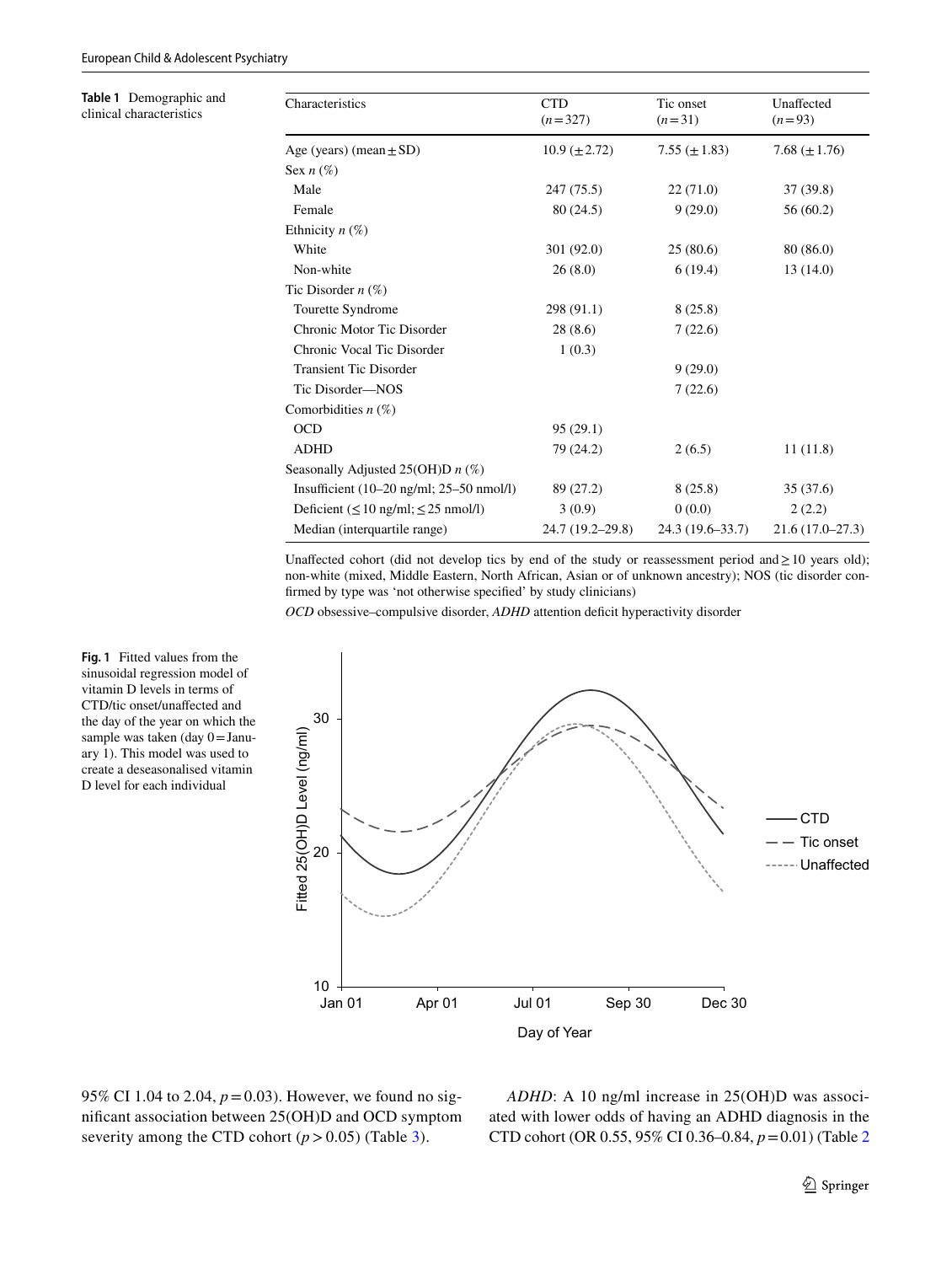<span id="page-5-0"></span>**Table 2** Efect of 25(OH)D on the presence of CTD, comorbid OCD, and ADHD

| OR.  | 95% CI        | p         |
|------|---------------|-----------|
| 2.08 | $1.27 - 3.42$ | $< 0.01*$ |
| 1.73 | $0.91 - 3.29$ | 0.10      |
| 1.46 | $1.04 - 2.04$ | $0.03*$   |
| 0.55 | $0.36 - 0.84$ | $0.01*$   |
|      |               |           |

a The dependent variable is the presence of CTD, OCD, or ADHD and the primary predictor variable is adjusted 25(OH)D (1-unit change=10 ng/ml), while sex, age, and comorbidity, other than that being tested, were also entered as covariates. The odds are calculated for 1-unit change (i.e., 10 ng/ml) in our predictor variable

*CTD* chronic tic disorder, *OCD* obsessive–compulsive disorder, ADHD attention-deficit hyperactivity disorder

\*The significant difference with  $p < 0.05$ 



<span id="page-5-1"></span>**Fig. 2** Estimated change in probability of having a CTD, OCD, or ADHD diagnosis as 25(OH)D (ng/ml) increases. As 25(OH)D increases, the probability of CTD and OCD increases, whereas for ADHD, the probability decreases

and Fig. [2\)](#page-5-1). As shown in Fig. [3,](#page-6-1) there was also an inverse association between an increase of 10 ng/ml of 25(OH) D and SNAP-IV parent-rated ADHD symptom severity (*β*=− 2.52, S.E.=0.83, *p*<0.01), as well as for DSM-IV-TR ADHD total symptom count  $(\beta = -1.02, S.E. = 0.33,$  $p < 0.01$ ) (Table [3\)](#page-6-0). The association existed for the ADHD inattentive symptoms dimension, both for the SNAP-IV (*β*=− 1.75, S.E.=0.47, *p*<0.01) and the DSM-IV-TR count (*β*=− 0.57, S.E.=0.21, *p*=0.01). For hyperactive–impulsive symptoms, the DSM-IV-TR score was significant (*β*=− 0.42, S.E.=0.17, *p*=0.01), but was not signifcant for SNAP-IV hyperactive–impulsive symptoms  $(\beta = 0.77,$ S.E.=0.44, *p*=0.08) (Table [3\)](#page-6-0).

*Age- and sex-matched sensitivity analyses*: As shown in Table [4](#page-7-0) [\(Appendix 1\)](#page-8-0), when we ran the generalised linear models in age- and sex-matched subgroups, an increase in 25(OH)D was no longer associated with higher odds of having CTD  $(p=0.46)$ , but remained significantly associated

with higher odds of having comorbid OCD (OR 1.83,  $p=0.01$ ) and with lower odds of having comorbid ADHD (OR  $0.55$ ,  $p = 0.02$ ) within the CTD cohort. (Note matching the cohorts reduced the sample size and, therefore, the power to detect signifcant results.)

25(OH)D sufficiency/insufficiency as a binary predictor *variable:* As shown in Tables [5](#page-7-1) and [6](#page-7-2) ([Appendix 1](#page-8-0)), 25(OH) D sufficiency  $(>20 \text{ ng/ml})$  was associated with higher odds of having CTD compared to the unafected cohort (OR 3.05,  $p=0.01$ ). Whereas, 25(OH)D sufficiency was not associated with a change in the odds of having OCD within the CTD group  $(p > 0.05)$ . However, 25(OH)D sufficiency was associ-ated with lower odds of having comorbid ADHD (OR 0.54,  $p=0.05$ ) and a decrease in ADHD symptom severity on total SNAP ( $\beta$ = – 4.21, S.E. = 1.49,  $p$  = 0.01) and DSM-IV-TR  $(-1.25, p=0.04)$ , as well as inattentive domains, though not the hyperactivity/impulsivity  $(p > 0.05)$  subscales, on both measures.

## **Discussion**

#### **Main fndings**

In this multicentre study of children and adolescents with CTD and frst-degree relatives of individuals with CTD, lower levels of 25(OH)D were not associated with a higher presence or severity of tics. Contrary to our hypothesis, frstdegree relatives who themselves did not develop tics within the study period (unaffected cohort) had *lower* 25(OH) D levels than participants with CTD. Additionally, there was no signifcant diference in 25(OH)D status between at-risk individuals who went on to develop tics within the study period (tic onset cohort) compared to those who did not (unaffected cohort). However, serum 25(OH)D was associated with psychiatric comorbidities in CTD: higher levels were associated with lower odds of having comorbid ADHD and inversely associated with ADHD symptom severity. Conversely, higher serum 25(OH)D was associated with higher odds of having comorbid OCD, but was not associated with OCD symptom severity.

Vitamin D defciency is common in Europe and worldwide [\[4](#page-10-28), [5](#page-10-29), [32](#page-10-30)]. A recent meta-analysis combined data from 18 European studies (for total *n*=55,844) and gave an overall pooled estimate of vitamin D deficiency  $\left($  < 12 ng/ml), irrespective of the age, ethnicity, and latitude of the study population, of 13.0% [[5\]](#page-10-29). This is a comparatively larger proportion than observed in any of the cohorts included in this study. This estimate is, therefore, in line with our observation that children with CTD are no more likely to have vitamin D deficiency than the general population. Nonetheless, 6.0% of participants in this study were defcient at the time of serum collection and would require treatment according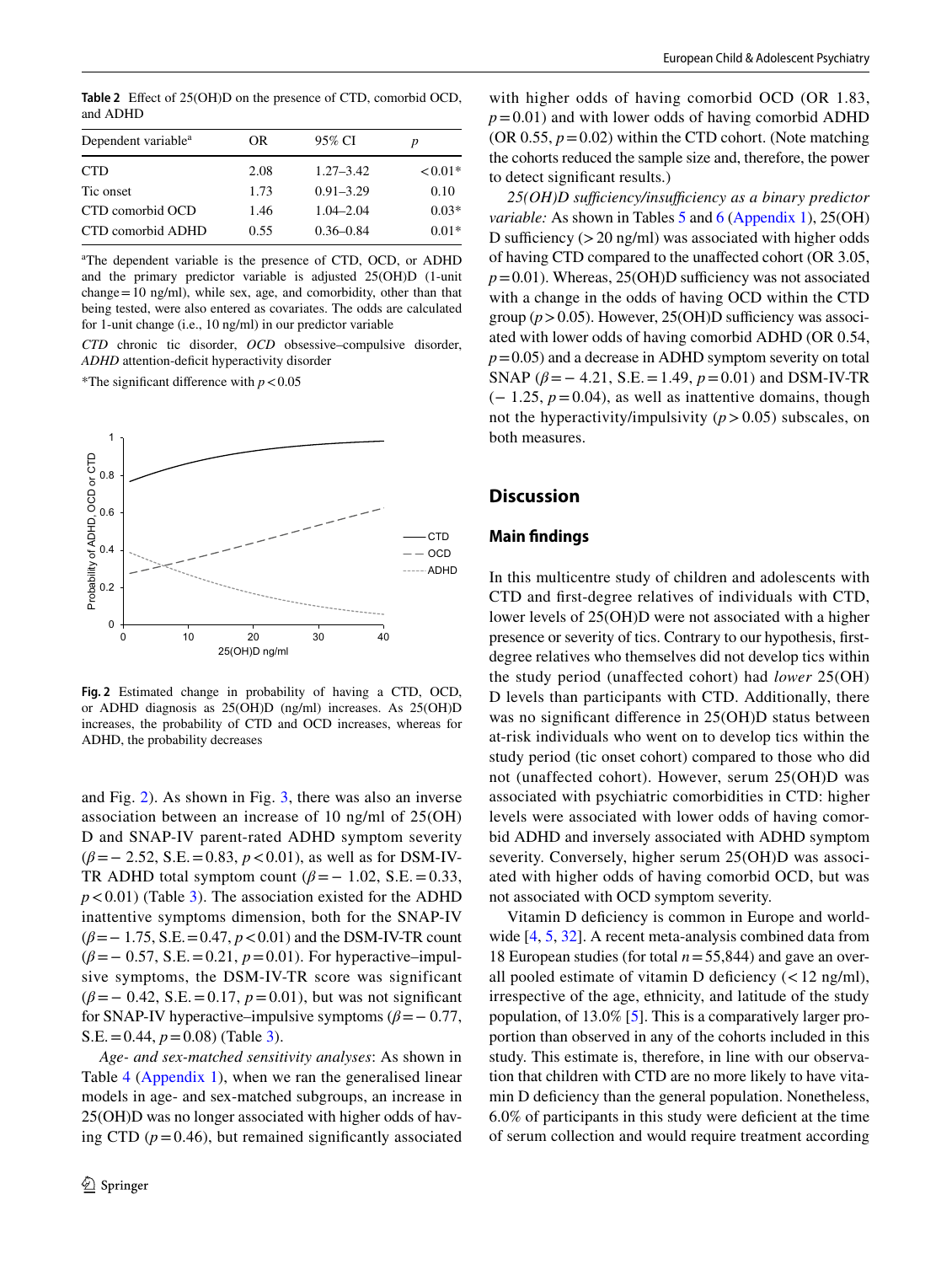<span id="page-6-0"></span>**Table 3** Efect of 25(OH) D on Tic, OCD, and ADHD Symptom Severity

<span id="page-6-1"></span>**Fig. 3** The graph on the left shows that as 25(OH)D increases, severity of ADHD as measured by DSM-IV-TR decreases. The graph on the right shows that as 25(OH)D

| Dependent variable <sup>a</sup> | $\beta$ | SE.  | 95% CI             | $\boldsymbol{p}$ |
|---------------------------------|---------|------|--------------------|------------------|
| Tic severity                    |         |      |                    |                  |
| YGTSS:Total                     | 0.11    | 0.51 | $-0.90$ to 1.11    | 0.84             |
| <b>YGTSS Motor</b>              | 0.03    | 0.29 | $-0.54$ to 0.61    | 0.91             |
| <b>YGTSS</b> Vocal              | 0.08    | 0.34 | $-0.60$ to 0.76    | 0.82             |
| <b>CGI</b>                      | $-0.01$ | 0.06 | $-0.13$ to 0.11    | 0.91             |
| <b>OCD</b>                      |         |      |                    |                  |
| <b>CYBOCs</b> Total             | 0.55    | 0.49 | $-0.42$ to 1.51    | 0.27             |
| <b>CYBOCs Obsessions</b>        | 0.25    | 0.26 | $-0.26$ to 0.77    | 0.33             |
| <b>CYBOCs Compulsions</b>       | 0.30    | 0.34 | $-0.37$ to 0.98    | 0.37             |
| <b>ADHD</b>                     |         |      |                    |                  |
| <b>DSM-IV-TR Total</b>          | $-1.02$ | 0.33 | $-1.67$ to $-0.37$ | $< 0.01*$        |
| <b>DSM-IV-TR Inattentive</b>    | $-0.57$ | 0.21 | $-0.97$ to $-0.16$ | $0.01*$          |
| DSM-IV-TR Hyperactive/Impulsive | $-0.42$ | 0.17 | $-0.75$ to $-0.09$ | $0.01*$          |
| <b>SNAP</b> Total               | $-2.52$ | 0.83 | $-4.16$ to $-0.88$ | $< 0.01*$        |
| <b>SNAP</b> Inattentive         | $-1.75$ | 0.47 | $-2.68$ to $-0.82$ | $< 0.01*$        |
| SNAP Hyperactive/Impulsive      | $-0.77$ | 0.44 | $-1.64$ to 0.10    | 0.08             |

a The dependent variable is symptom severity. The primary predictor variable is adjusted 25(OH)D (1-unit change=10 ng/ml), while age, sex, and comorbidity, other than that being tested, were also entered as covariates.  $\beta$  coefficient is calculated for 1-unit change (i.e., 10 ng/ml) in our predictor variable

*YGTSS* Yale Global Tic Severity Scale, *OCD* obsessive–compulsive disorder, *CY-BOCs* Children's Yale-Brown Obsessive–Compulsive Scale, *ADHD* attention-deficit hyperactivity disorder, *DSM-IV-TR* diagnostic and statistical manual of mental disorders 4th ed., text revision, *SNAP-IV* Swanson, Nolan, and Pelham Questionnaire IV

\*The significant difference with  $p < 0.05$ 



to the National Institute of Health and Care Excellence (NICE) guidelines  $(< 10$  ng/ml; 25 nmol/l) [[31\]](#page-10-31). It therefore remains important to highlight the risk vitamin D defciency poses to children and adolescents in Europe, particularly as cost-efective prevention strategies, such as altered diet, vitamin D supplements, and changes in behavior related to sun exposure are so easy to implement.

Higher serum 25(OH)D was associated with higher odds of having CTD compared to the unafected cohort in this study. However, this association was no longer signifcant when tested for in an age- and sex-matched subgroup. Matching substantially reduced the size of our population sample, and therefore, loss of power may explain why we no longer observed a signifcant result. However, it is also possible that the diference in 25(OH)D between the two groups was largely due to diferences in age and/or sex. Changes in parent and/or child behavior as a direct result of their diagnosis, i.e., "reverse causation", is another potential factor. Age, sex, and diagnosis may infuence activity, sunlight exposure, diet, and use of supplementation as parents and/or clinicians may be more likely to check and thus attempt to remediate vitamin defciencies in patients with CTD. Lack of data on vitamin D supplementation usage and sun exposure was a limitation of this study, and should be recorded and controlled for in future studies.

Our fndings difer from a case–control study and a follow-up supplementation trial in Chinese children, which reported lower levels of 25(OH)D in children with tics; a negative correlation between tic severity and 25(OH)D levels; and observed improvements in tic severity upon 25(OH)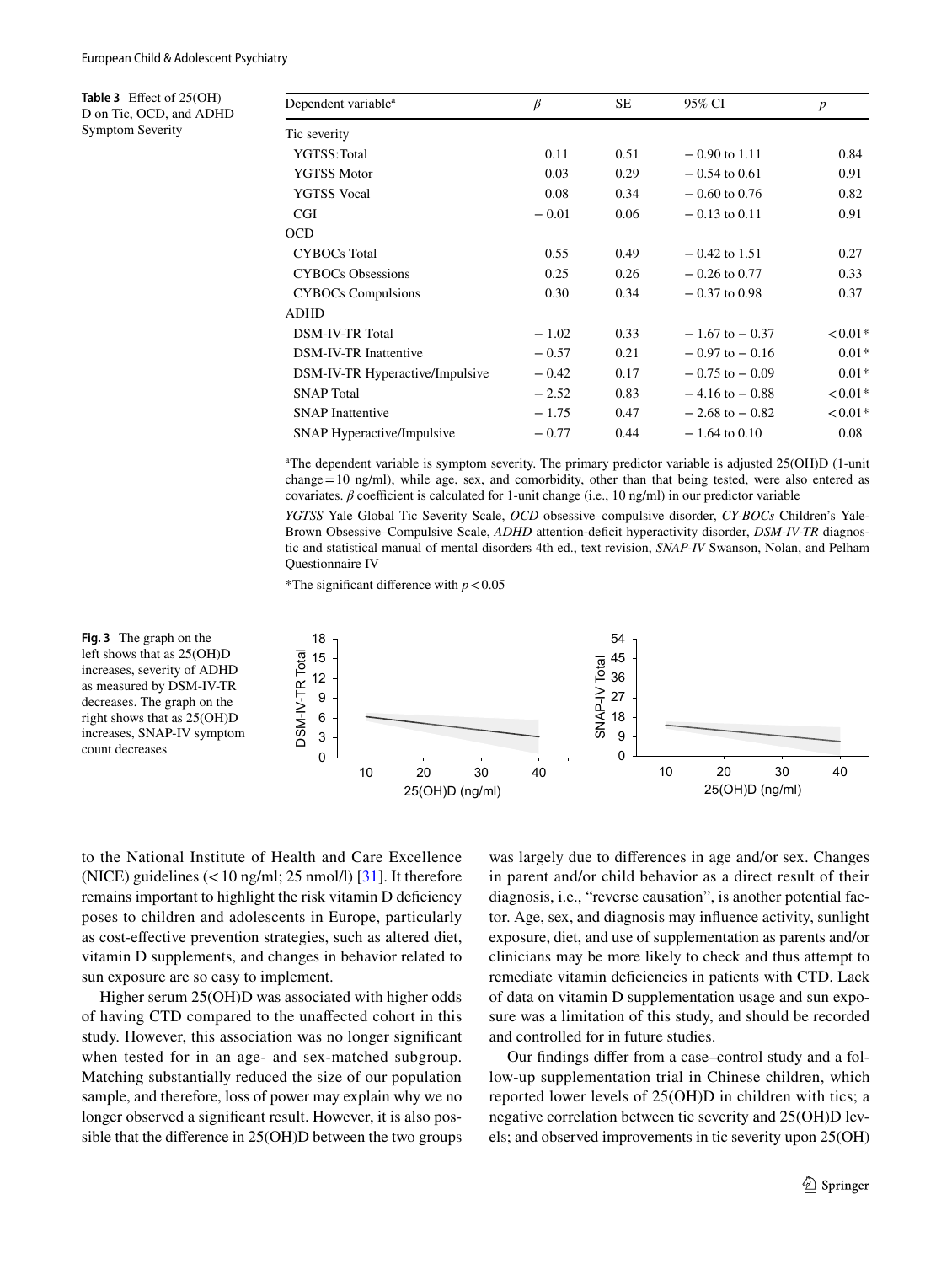<span id="page-7-0"></span>**Table 4** Sensitivity analysis with age- and sex-matched subgroups

Efect of 25(OH)D on the presence of CTD, comorbid OCD and ADHD

| p       |
|---------|
| 0.46    |
| 0.11    |
| $0.01*$ |
| $0.02*$ |
|         |

a The dependent variable is the presence of CTD, tic onset, OCD or ADHD and the primary predictor variable is adjusted 25(OH)D  $(1$ -unit change = 10 ng/ml). Sex, age and comorbidity, other than that being tested, were also entered as covariates. The odds are calculated for 1-unit change (i.e., 10 ng/ml) in our predictor variable

*CTD* chronic tic disorder, *OCD* obsessive–compulsive disorder; ADHD attention-deficit hyperactivity disorder

\*The significant difference with  $p < 0.05$ 

<span id="page-7-1"></span>**Table 5** Effect of 25(OH)D sufficient versus insufficient on the presence of CTD, comorbid OCD, and ADHD

| Dependent variable <sup>a</sup> | OR   | 95% CI        | p       |
|---------------------------------|------|---------------|---------|
| <b>CTD</b>                      | 3.05 | 1.39 - 6.71   | $0.01*$ |
| Tic onset                       | 2.00 | $0.70 - 5.72$ | 0.19    |
| CTD comorbid OCD                | 1.15 | $0.63 - 2.11$ | 0.65    |
| CTD comorbid ADHD               | 0.54 | $0.29 - 1.00$ | $0.05*$ |

a The dependent variable is the presence of CTD, tic onset, OCD, or ADHD and the primary predictor variable is a binary measure of 25(OH)D insufficiency/sufficiency, where adjusted 25(OH)D insufficiency ( $\leq$  20 ng/ml) = 0 and sufficiency ( $>$  20 ng/ml) = 1. Thus, the odds ratio is calculated for those sufficient as compared to insufficient, i.e., the odds of having CTD were higher  $(OR = 3.05)$  in those with sufficient  $25(OH)D$  compared to those with insufficient levels, whereas the odds of having ADHD were lower  $(OR = 0.54)$  in those with sufficient  $25(OH)D$  compared to those with insufficient  $25(OH)$ D. Sex, age,and comorbidity, other than that being tested, were also entered as covariates

*CTD* chronic tic disorder, *OCD* obsessive–compulsive disorder, *ADHD* attention-deficit hyperactivity disorder)

\*The significant difference with  $p < 0.05$ 

D supplementation [\[24](#page-10-15), [25](#page-10-16)]. It is possible that ethnicity and genetic susceptibility played a role in these divergent results. Another diference between this study and the two previous ones is that this study focussed on the diferences between children with CTD and frst-degree relatives. Therefore, factors that infuence 25(OH)D levels, such as environment and genetics, were more likely to be shared between cohorts which could have potentially reduced confounding infuences on 25(OH)D. The key limitations of the supplementation trial in Chinese children, as highlighted by the authors themselves, were that it was open-label and almost half of the children did not complete treatment or were lost to follow-up [[25](#page-10-16)]. Therefore, the observed improvement in

<span id="page-7-2"></span>Table 6 Effect of 25(OH)D sufficient versus insufficient on Tic, OCD and ADHD symptom severity

| Dependent variable <sup>a</sup>       | β       | SE   | 95% CI                          | $\boldsymbol{p}$ |
|---------------------------------------|---------|------|---------------------------------|------------------|
| Tic Severity                          |         |      |                                 |                  |
| YGTSS:Total                           | 0.85    |      | $0.91 - 0.94$ to 2.64           | 0.35             |
| <b>YGTSS Motor</b>                    | 0.19    | 0.52 | $-0.83$ to 1.21                 | 0.71             |
| <b>YGTSS Vocal</b>                    | 0.45    | 0.62 | $-0.77$ to 1.66                 | 0.72             |
| CGI                                   | $-0.10$ | 0.11 | $-0.32$ to 0.11                 | 0.34             |
| <b>OCD</b>                            |         |      |                                 |                  |
| <b>CYBOCs Total</b>                   | $-0.39$ |      | $0.90 - 2.16$ to 1.39           | 0.67             |
| <b>CYBOCs Obsessions</b>              | 0.02    | 0.49 | $-0.52$ to 1.40                 | 0.37             |
| <b>CYBOCs Compulsions</b>             | $-0.45$ |      | $0.62 - 1.67$ to 0.77           | 0.47             |
| <b>ADHD</b>                           |         |      |                                 |                  |
| <b>DSM-IV-TR Total</b>                | $-1.25$ |      | $0.61 - 2.05$ to $- 0.05$       | $0.04*$          |
| DSM-IV-TR Inattentive                 | $-0.72$ |      | $0.36 - 1.43$ to $-0.01$        | $0.05*$          |
| <b>DSM-IV-TR</b>                      |         |      | $-0.46$ 0.31 $-1.06$ to $-0.15$ | 0.14             |
| Hyperactive/Impulsive                 |         |      |                                 |                  |
| <b>SNAP</b> Total                     | $-4.21$ |      | $1.49 - 7.14$ to 1.28           | $0.01*$          |
| <b>SNAP</b> Inattentive               | $-3.14$ | 0.80 | $-4.73$ to $-1.55$              | $< 0.01*$        |
| <b>SNAP Hyperactive/</b><br>Impulsive | $-1.39$ |      | $0.79 - 2.94$ to $0.16$         | 0.08             |

a The dependent variable is the presence of CTD, tic onset, OCD, or ADHD and the primary predictor variable is a binary measure of 25(OH)D insufficiency/sufficiency, where adjusted 25(OH)D insufficiency ( $\leq$ 20 ng/ml)=0 and sufficiency ( $>$ 20 ng/ml)=1.  $\beta$  coefficients were calculated for the difference between insufficiency  $(\leq 20 \text{ ng/ml})$  and sufficiency  $(>20 \text{ ng/ml})$ , i.e., SNAP-total score was less severe  $(\beta - 4.21)$  in those with sufficient compared to those with insufficient  $25(OH)D$ . Sex, age, and comorbidity, other than that being tested, were also entered as covariates

*YGTSS* Yale Global Tic Severity Scale 0, *OCD* obsessive–compulsive disorder, *CY-BOCs* Children's Yale-Brown Obsessive–Compulsive Scale, *ADHD* attention deficit hyperactivity disorder, *DSM-IV-TR* diagnostic and statistical manual of mental disorders 4th ed., text revision, *SNAP-IV* Swanson, Nolan, and Pelham Questionnaire IV

\*The significant difference with  $p < 0.05$ 

tic severity following  $25(OH)D$  supplementation ( $n=36$ ) could have been due to other factors infuencing participation including increased parental support or placebo. As mentioned above, it is important to emphasise that all children and adolescents deficient or insufficient in 25(OH) D should be given appropriate supplementation. However, our fndings suggest more robust evidence should be gathered before further supplementation trials are implemented in children with CTD as resources may be better directed elsewhere.

For comorbid OCD in participants with CTD, we found the opposite result to our hypothesis. We observed a 10 ng/ ml increase in 25(OH)D levels was associated with higher odds of having comorbid OCD (OR 1.46, 95% CI 1.04–2.04,  $p = 0.03$ ). However, when we looked at 25(OH)D insufficiency versus sufficiency as a binary predictor variable,  $25(OH)D$  sufficiency was no longer a significant predictor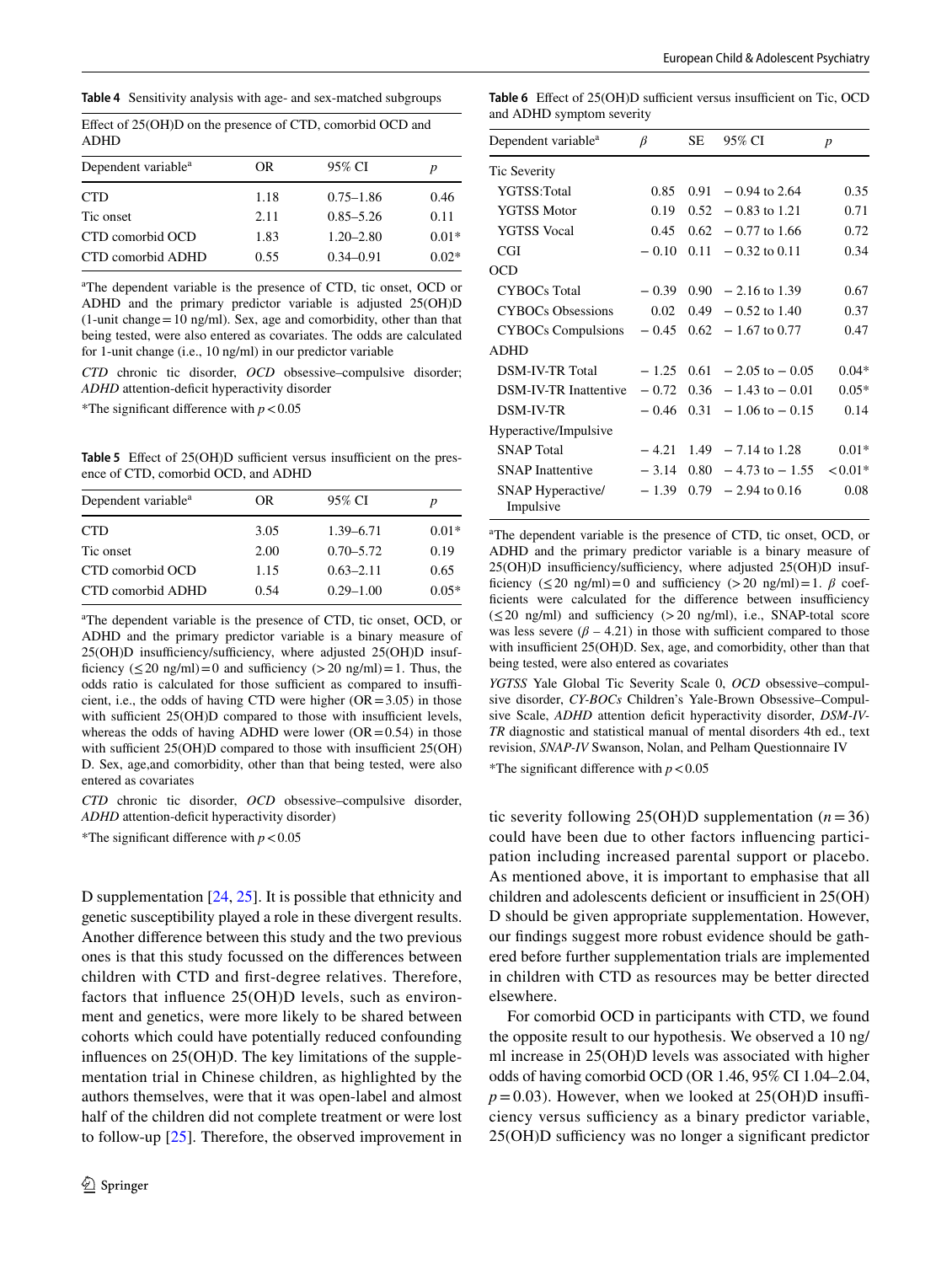of OCD. Furthermore,  $25(OH)D$  sufficiency was not associated with the severity of comorbid OCD symptoms. Studies investigating 25(OH)D levels in individuals with OCD but without comorbid CTD have so far produced mixed results [\[43\]](#page-11-2). Again, diferences in parent and/or child behavior in response to diagnoses ("reverse causation") may explain why we observed increased 25(OH)D levels in our study. Nonetheless, given that there seems to be no association with the severity of OCD symptoms and 25(OH)D levels, it is unlikely that low 25(OH)D levels share a causal relationship with OCD symptoms.

However, a 10 ng/ml increase in 25(OH)D was associated with lower odds of having comorbid ADHD in the CTD cohort (OR 0.55, 95% CI, 0.36–0.84,  $p = 0.01$ ). In addition, we observed that for an increase of 10 ng/ml 25(OH) D, the SNAP-IV ADHD scale decreased by an average of 2.52. A clinically meaningful change in ADHD symptoms is often considered as a 30% reduction [\[40](#page-11-5)]. In our cohort, this equates to an average 5.6-point reduction in SNAP-IV (range 0–54) which was associated with a 22.4 ng/ml increase in 25(OH)D. The physiological relevance of this degree of increase is not fully understood; current guidelines on 25(OH)D levels are based on its role in bone metabolism, but less is known about the impact of changes in serum levels in relation to its involvement in immune mechanisms, brain development, and neurotransmission. A recent metaanalysis, which included 10,334 children and adolescents, found that children with ADHD had lower levels of 25(OH) D on average when compared to healthy controls [[18\]](#page-10-32). However, our study is the frst to assess 25(OH)D in the context of comorbid ADHD in children with CTD. Comorbid ADHD is common in children with CTD (40–80%) [[11](#page-10-33)]. Evidence of possible genetic, and neurobiological and neurophysiological overlap between CTD and ADHD indicate that the two disorders are highly interrelated  $[11]$  $[11]$ , and those with both CTD and ADHD have a substantially increased psychiatric and functional burden and a lower quality of life [[33](#page-10-34)]. Therefore, understanding and managing ADHD symptoms in children with CTD is of clinical importance. The results of this study indicate that vitamin D status may be helpful as a marker of ADHD disease activity in children with CTD. While further evidence is required, it is possible that supplementation may prove to be benefcial in a proportion of children with ADHD symptoms; however, the benefits may well be restricted to those who are deficient.

# **Limitations**

One limitation of this study was that we were unable to compare our fndings to a healthy control cohort and that we had to control for age and sex in all our models. The EMTICS cohorts were not set up as a regular case–control study and an assessment of vitamin D status was not included in the original research plan. Nonetheless, 25(OH)D remained signifcantly associated with the presence and severity of comorbid ADHD when we conducted a sensitivity analysis using age- and sex-matched subgroups.

Another limitation of this study was that serum samples for 25(OH)D analysis were only available for a small number of participants with tic onset  $(n=31)$ . Moreover, our crosssectional study is not useful for drawing inferences about the direction of effects between hypovitaminosis D and comorbid ADHD in children with CTD. Prospective longitudinal studies are needed to determine whether lower vitamin D levels predispose individuals with CTD to develop comorbid ADHD; or whether those with comorbid ADHD have lower levels of vitamin D due to diferences in behavior, immune activation, metabolism (reverse causation); or the two are indirectly linked via shared mechanisms. Our study also lacked complementary data on diet, parathyroid hormone levels, calcium levels, dairy intake, daily outdoor activity, sunlight exposure, body mass index, puberty stage, supplementation during infancy, medication, socioeconomic status, and screening for comorbid anxiety and depression, which should be considered in future research.

# **Conclusion**

To our knowledge, this is the largest study to date to investigate 25(OH)D status in children and adolescents with CTD and the frst to evaluate 25(OH)D alongside the onset of tics in an at-risk population. It is also the frst to investigate 25(OH)D levels in relation to comorbid ADHD and OCD in CTD. In contrast to earlier observations, lower serum 25(OH)D was not associated with a higher presence or severity of tics. However, our data showed an inverse association between serum 25(OH)D levels and both the presence and severity of comorbid ADHD, and this relationship warrants further investigation.

# <span id="page-8-0"></span>**Appendix**

See Tables [4](#page-7-0), [5](#page-7-1) and [6.](#page-7-2)

**Acknowledgements** This project has received funding from the European Union's Seventh Framework Programme for research, technological development, and demonstration under grant agreement no 278367. The EMTICS collaborative group is added at the end of the manuscript.

The authors want to thank the children and parents who took part in this study. Thanks also goes to Dr Sreeram Ramagopalan and Dr Giulio Disanto for their help and consultation. This project is part of TransCampus, a joint partnership initiative of Technische Universitaet Dresden and King's College London.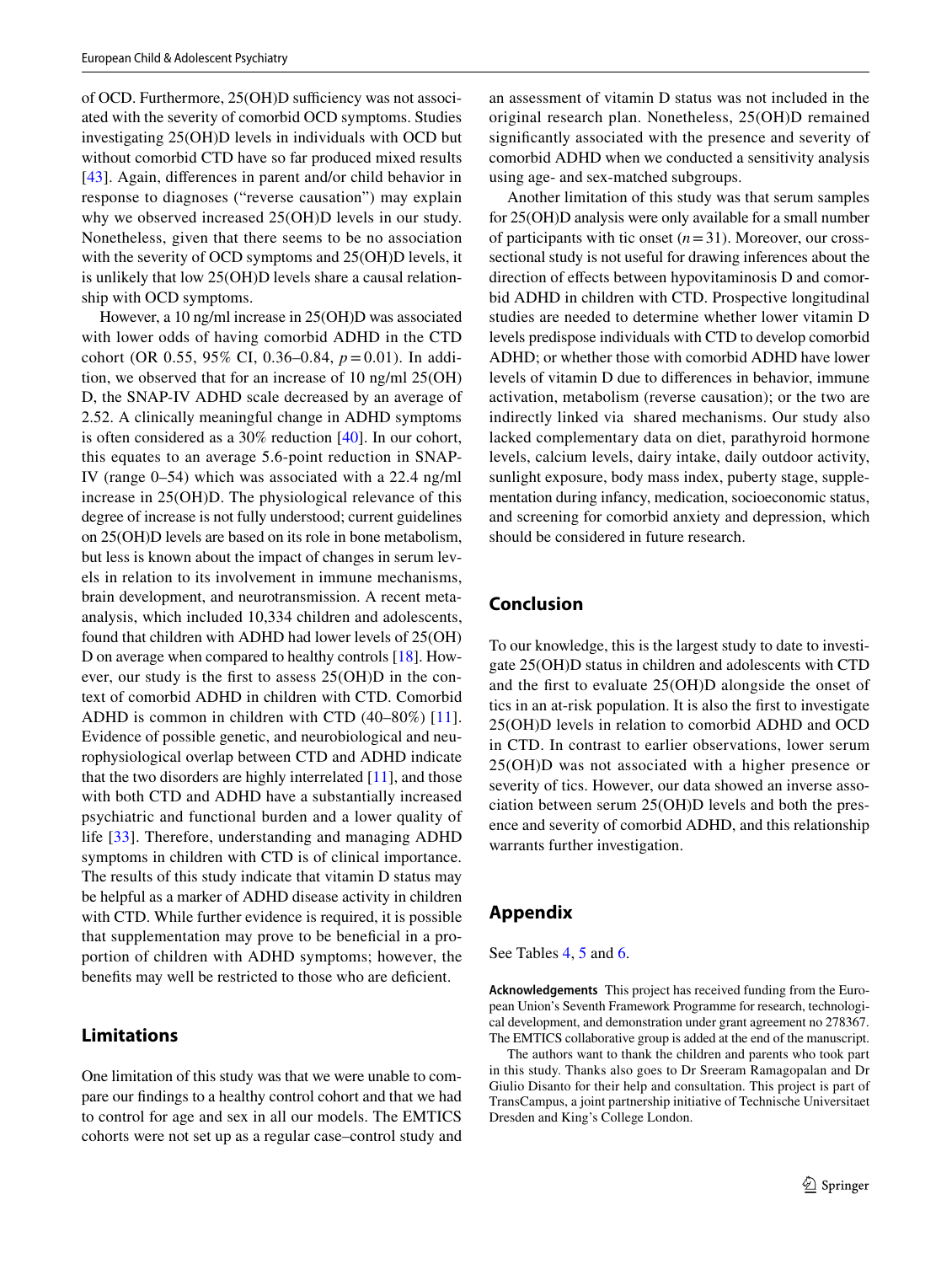Thanks must also go to the EMTICS collaborative group for their continued commitment to this project and in particular to all colleagues at the various study centres who contributed to data collection and/ or management including: Julie E Bruun, Judy Grejsen, Christine L Ommundsen, Mette Rubæk (Capital Region Psychiatry, Copenhagen, Denmark); Stephanie Enghardt (TUD Dresden, Germany); Stefanie Bokemeyer, Christiane Driedger-Garbe, Cornelia Reichert (MHH Hannover, Germany); Jenny Schmalfeld (Lübeck University, Germany); Thomas Duffield (Munich, Germany); Franciska Gergye, Margit Kovacs, Reka Vidomusz (Vadaskert Budapest, Hungary); Miri Carmel, Silvana Fennig, Ella Gev, Nathan Keller, Elena Michaelovsky, Matan Nahon, Chen Regev, Tomer Simcha, Gill Smollan, Avi Weizman (Tel Aviv, Petah-Tikva, Israel); Giuseppe Gagliardi (Bari, Italy); Marco Tallon (Rome, Italy); Paolo Roazzi (Rome, Italy); Els van den Ban, Sebastian F.T.M. de Bruijn, Nicole Driessen, Andreas Lamerz, Marieke Messchendorp, Judith J.G. Rath, Nadine Schalk Deborah Sival, Noor Tromp, Frank Visscher and the Stichting Gilles de la Tourettes (UMCG Groningen, Netherlands); Maria Teresa Cáceres, Fátima Carrillo, Pilar Gómez-Garre, Laura Vargas (Seville, Spain); Maria Gariup (Barcelona Spain); Sara Stöber (Fürstenfeldbruck, Germany); and all who may not have been mentioned.

The EMTICS group members are Alan Apter<sup>1</sup>, Valentina Baglioni<sup>2</sup>, Juliane Ball<sup>3</sup>, Noa Benaroya-Milshtein<sup>1</sup>, Benjamin Bodmer<sup>4</sup>, Molly Bond<sup>28</sup>, Emese Bognar<sup>5,34</sup>, Bianka Burger<sup>21</sup>, Judith Buse<sup>4</sup>, Francesco Cardona<sup>2</sup>, Marta Correa Vela<sup>6</sup>, Andrea Dietrich<sup>29</sup>, Nanette M. Debes<sup>7</sup>, Maria Cristina Ferro<sup>8</sup>, Carolin Fremer<sup>9</sup>, Blanca Garcia-Delgar<sup>10</sup>, Mariangela Gulisano<sup>8</sup>, Annelieke Hagen<sup>11,12</sup>, Julie Hagstrøm<sup>13</sup>, Tammy J. Hedderly<sup>14</sup>, Isobel Heyman<sup>15</sup>, Pieter j Hoekstra<sup>29</sup>, Chaim Huyser<sup>11,12</sup>, Marcos Madruga-Garrido<sup>16</sup>, Anna Marotta<sup>17</sup>, Davide Martino<sup>18</sup>, Ute-Christiane Meier<sup>28,30</sup>, Pablo Mir<sup>6,26</sup>, Natalie Moll<sup>32</sup>, Astrid Morer<sup>10,19,20</sup>, Norbert Mueller<sup>33</sup>, Kirsten Müller-Vahl<sup>9</sup>, Alexander Münchau<sup>22</sup>, Peter Nagy<sup>5,34</sup>, Valeria Neri<sup>2</sup>, Thaïra J.C. Openneer<sup>23</sup>, Alessandra Pellico<sup>8</sup>, Ángela Periañez Vasco<sup>6</sup>, Kerstin J. Plessen<sup>13,24</sup>, Cesare Porcelli<sup>17</sup>, Marina Redondo<sup>10</sup>, Renata Rizzo<sup>8</sup>, Veit Roessner<sup>4</sup>, Daphna Ruhrman<sup>1</sup>, Jaana M. L. Schnell<sup>21</sup>, Anette Schrag<sup>31</sup>, Marcus J Schwarz<sup>32</sup>, Paola Rosaria Silvestri<sup>2</sup>, Liselotte Skov<sup>7</sup>, Tamar Steinberg<sup>1</sup>, Friederike Tagwerker Gloor<sup>3</sup>, Zsanett Tarnok<sup>5</sup>, Jennifer Tübing<sup>27</sup>, Victoria L. Turner<sup>14</sup>, Susanne Walitza<sup>3</sup>, Elif Weidinger<sup>21</sup>, Martin L.  $Woods<sup>14</sup>$ 

1 Child and Adolescent Psychiatry Department, Schneider Children's Medical Center of Israel, Petah-Tikva. Afliated to Sackler Faculty of Medicine, Tel Aviv University, Israel; <sup>2</sup>University La Sapienza of Rome, Department of Human Neurosciences, Rome, Italy; <sup>3</sup>Department of Child and Adolescent Psychiatry and Psychotherapy, University of Zurich, Zurich, Switzerland; <sup>4</sup>Department of Child and Adolescent Psychiatry, Faculty of Medicine of the TU Dresden, Dresden, Germany; <sup>5</sup>Vadaskert Child and Adolescent Psychiatric Hospital, Budapest, Hungary; <sup>6</sup> Unidad de Trastornos del Movimiento, Servicio de Neurología y Neurofsiología Clinica. Instituto de Biomedicina de Sevilla (IBiS), Hospital Universitario Virgen del Rocio/CSIC/Universidad de Sevilla, Seville, Spain; 7Paediatric Department, Herlev University Hospital, Herlev, Denmark; <sup>8</sup>Child Neuropsychiatry Section, Department of Clinical and Experimental Medicine, School of Medicine, Catania University, Catania, Italy; <sup>9</sup>Department of Psychiatry, Social Psychiatry and Psychotherapy, Hannover Medical School, Hannover, Germany; <sup>10</sup>Department of Child and Adolescent Psychiatry and Psychology, Institute of Neurosciences, Hospital Clinic Universitari, Barcelona, Spain; <sup>11</sup>Levvel, Academic Center for Child and Adolescent Psychiatry, Amsterdam, The Netherlands; 12Amsterdam UMC, Department of Child and Adolescent Psychiatry, Amsterdam, The Netherlands; 13Child and Adolescent Mental Health Center, Mental Health Services, Capital Region of Denmark and University of Copenhagen, Copenhagen, Denmark; 14Evelina London Children's Hospital GSTT, Kings Health Partners AHSC, London, UK; 15Great Ormond Street Hospital for Children, and UCL Institute of Child Health, London, UK; <sup>16</sup>Neuropediatrics. Centro de Pediatría de Sevilla. Hospital Viamed

Santa Ángela De la Cruz, Seville, Spain; 17Azienda Sanitaria Locale di Bari, Mental Health Department, Child and Adolescent Service of Bari Metropolitan Area, Bari, Italy; 18Department of Clinical Neurosciences, Cumming School of Medicine & Hotchkiss Brain Institute, University of Calgary, Calgary, AB, Canada; 19Institut d'Investigacions Biomèdiques August Pi i Sunyer (IDIBAPS), Barcelona, Spain; <sup>20</sup>Centro de Investigacion en Red de Salud Mental (CIBERSAM), Instituto Carlos III, Spain; 21Department of Psychiatry and Psychotherapy, University Hospital, LMU Munich, Munich, Germany; <sup>22</sup>Institute of Systems Motor Science, Center of Brain, Behavior and Metabolism, University of Lübeck, Lübeck, Germany; 23University of Groningen, University Medical Center Groningen, Department of Child and Adolescent Psychiatry, Groningen, The Netherlands; <sup>24</sup>Service of Child and Adolescent Psychiatry, Department of Psychiatry, University Hospital Lausanne, Lausanne, Switzerland; 25Department of Clinical Neuroscience, UCL Institute of Neurology, University College London, London, UK; 26Centro de Investigación Biomédica en Red sobre Enfermedades Neurodegenerativas (CIBERNED), Madrid, Spain; 27Department of Neurology, University of Lübeck, Lübeck, Germany; <sup>28</sup>Blizard Institute, Queen Mary University of London, Barts and The London School of Medicine and Dentistry, Department of Neuroscience and Trauma, Neuroinfammation and Immunopsychiatry Group, London, UK; 29University of Groningen, University Medical Center Groningen, Department of Child and Adolescent Psychiatry, Groningen, The Netherlands; 30Department of Psychological Medicine, Institute of Psychiatry, Psychology and Neuroscience, Kings College London, UK; <sup>31</sup>Department of Clinical Neuroscience, UCL Institute of Neurology, University College London, London, UK; <sup>32</sup>Institute of Laboratory Medicine, University Hospital, LMU Munich, Germany; <sup>33</sup>Department of Psychiatry and Psychotherapy, University Hospital, LMU Munich, Germany; <sup>34</sup>Bethesda Children's Hospital, Budapest, Hungary.

#### **Declaration**

**Conflict of interest** Dr Meier fled a patent "Biomarkers for infammatory response". All other authors reported no biomedical fnancial interest or potential confict of interest.

**Open Access** This article is licensed under a Creative Commons Attribution 4.0 International License, which permits use, sharing, adaptation, distribution and reproduction in any medium or format, as long as you give appropriate credit to the original author(s) and the source, provide a link to the Creative Commons licence, and indicate if changes were made. The images or other third party material in this article are included in the article's Creative Commons licence, unless indicated otherwise in a credit line to the material. If material is not included in the article's Creative Commons licence and your intended use is not permitted by statutory regulation or exceeds the permitted use, you will need to obtain permission directly from the copyright holder. To view a copy of this licence, visit<http://creativecommons.org/licenses/by/4.0/>.

# **References**

- <span id="page-9-2"></span>1. Aldred M, Cavanna AE (2015) Tourette syndrome and socioeconomic status. Neurol Sci 36:1643–1649
- <span id="page-9-1"></span>2. American Psychiatric Association (2000) Diagnostic and statistical manual of mental disorders: DSM-IV-TR. American Psychiatric Association, Washington, DC
- <span id="page-9-0"></span>American Psychiatric Association, E (2013) Diagnostic and statistical manual of mental disorders: DSM-5. American Psychiatric Association, Washington, DC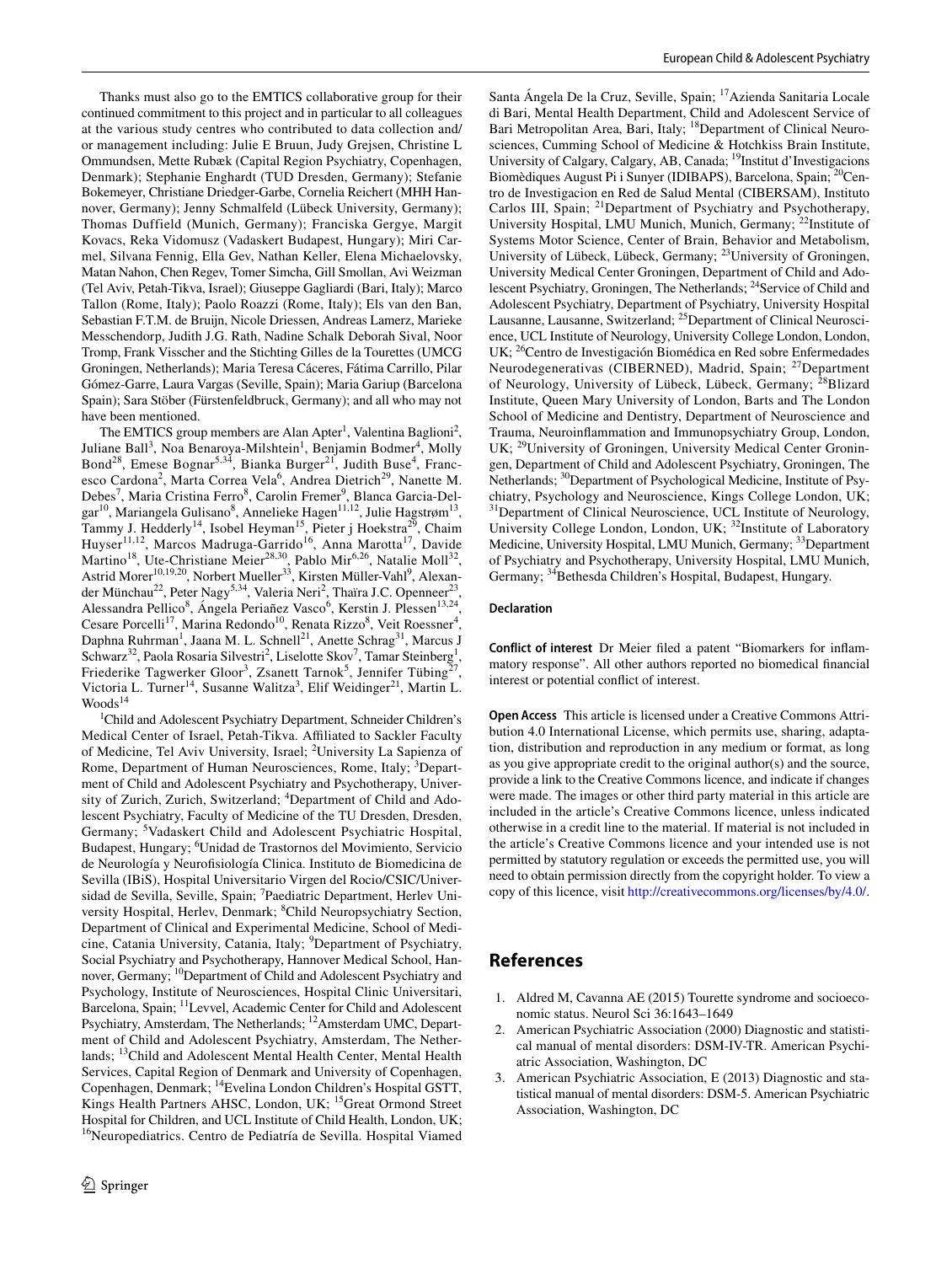- <span id="page-10-28"></span>4. Amrein K, Scherkl M, Hofmann M, Neuwersch-Sommeregger S, Köstenberger M, Tmava Berisha A, Martucci G, Pilz S, Malle O (2020) Vitamin D defciency 2.0: an update on the current status worldwide. Eur J Clin Nutr 74:1498–1513
- <span id="page-10-29"></span>5. Cashman KD, Dowling KG, Škrabáková Z, Gonzalez-Gross M, Valtueña J, de Henauw S, Moreno L, Damsgaard CT, Michaelsen KF, Mølgaard C, Jorde R, Grimnes G, Moschonis G, Mavrogianni C, Manios Y, Thamm M, Mensink GB, Rabenberg M, Busch MA, Cox L, Meadows S, Goldberg G, Prentice A, Dekker JM, Nijpels G, Pilz S, Swart KM, van Schoor NM, Lips P, Eiriksdottir G, Gudnason V, Cotch MF, Koskinen S, Lamberg-Allardt C, Durazo-Arvizu RA, Sempos CT, Kiely M (2016) Vitamin D defciency in Europe: pandemic? Am J Clin Nutr 103:1033–1044
- <span id="page-10-17"></span>6. Çelik G, Taş D, Tahiroğlu A, Avci A, Yüksel B, Çam P (2016) Vitamin D deficiency in obsessive-compulsive disorder patients with pediatric autoimmune neuropsychiatric disorders associated with streptococcal infections: a case control study. Noro Psikiyatr Ars 53:33–37
- <span id="page-10-12"></span>7. Cui X, Pertile R, Liu P, Eyles DW (2015) Vitamin D regulates tyrosine hydroxylase expression: N-cadherin a possible mediator. Neuroscience 304:90–100
- <span id="page-10-2"></span>8. Eapen V, Snedden C, Črnčec R, Pick A, Sachdev P (2016) Tourette syndrome, co-morbidities and quality of life. Aust N Z J Psychiatry 50:82–93
- <span id="page-10-3"></span>9. Eddy CM, Rizzo R, Gulisano M, Agodi A, Barchitta M, Calì P, Robertson MM, Cavanna AE (2011) Quality of life in young people with Tourette syndrome: a controlled study. J Neurol 258:291–301
- <span id="page-10-9"></span>10. Eyles DW, Burne TH, McGrath JJ (2013) Vitamin D, efects on brain development, adult brain function and the links between low levels of vitamin D and neuropsychiatric disease. Front Neuroendocrinol 34:47–64
- <span id="page-10-33"></span>11. Ferreira BR, Pio-Abreu JL, Januário C (2014) Tourette's syndrome and associated disorders: a systematic review. Trends Psychiatry Psychother 36:123–133
- <span id="page-10-22"></span>12. Goodman WK, Price LH, Rasmussen SA, Mazure C, Delgado P, Heninger GR, Charney DS (1989) The yale-brown obsessive compulsive scale. II. Validity. Arch Gen Psychiatry 46:1012–1016
- <span id="page-10-14"></span>13. Greene DJ, Williams AC III, Koller JM, Schlaggar BL, Black KJ, TTAOAN Consortium (2017) Brain structure in pediatric Tourette syndrome. Mol Psychiatry 22:972–980
- <span id="page-10-21"></span>14. Guy W (1976) Clinical Global Impression (CGI). ECDEU assessment manual for psychopharmacology.: U.S. Department of Health, Education, and Welfare, Rockville
- <span id="page-10-8"></span>15. Hoekstra PJ, Dietrich A, Edwards MJ, Elamin I, Martino D (2013) Environmental factors in Tourette syndrome. Neurosci Biobehav Rev 37:1040–1049
- <span id="page-10-24"></span>16. Holick MF, Binkley NC, Bischoff-Ferrari HA, Gordon CM, Hanley DA, Heaney RP, Murad MH, Weaver CM, E SOCIETY (2011) Evaluation, treatment, and prevention of vitamin D defciency: an Endocrine Society clinical practice guideline. J Clin Endocrinol Metab 96:1911–1930
- <span id="page-10-4"></span>17. Jalenques I, Galland F, Malet L, Morand D, Legrand G, Auclair C, Hartmann A, Derost P, Durif F (2012) Quality of life in adults with Gilles de la Tourette Syndrome. BMC Psychiatry 12:109
- <span id="page-10-32"></span>18. Khoshbakht Y, Bidaki R, Salehi-Abargouei A (2018) Vitamin D status and attention deficit hyperactivity disorder: a systematic review and meta-analysis of observational studies. Adv Nutr 9:9–20
- <span id="page-10-0"></span>19. Knight T, Steeves T, Day L, Lowerison M, Jette N, Pringsheim T (2012) Prevalence of tic disorders: a systematic review and metaanalysis. Pediatr Neurol 47:77–90
- <span id="page-10-10"></span>20. Kocovska E, Gaughran F, Krivoy A, Meier UC (2017) Vitamin-D defciency as a potential environmental risk factor in multiple sclerosis, schizophrenia, and autism. Front Psychiatry 8:47
- <span id="page-10-18"></span>21. Kotsi E, Perrea DN (2019) Vitamin D levels in children and adolescents with attention-deficit hyperactivity disorder (ADHD): a meta-analysis. Atten Defc Hyperact Disord 11:221–232
- <span id="page-10-20"></span>22. Leckman JF, Riddle MA, Hardin MT, Ort SI, Swartz KL, Stevenson J, Cohen DJ (1989) The Yale Global Tic Severity Scale: initial testing of a clinician-rated scale of tic severity. J Am Acad Child Adolesc Psychiatry 28:566–573
- <span id="page-10-11"></span>23. Leckman JF, Bloch MH, Smith ME, Larabi D, Hampson M (2010) Neurobiological substrates of Tourette's disorder. J Child Adolesc Psychopharmacol 20:237–247
- <span id="page-10-15"></span>24. Li HH, Shan L, Wang B, Du L, Xu ZD, Jia FY (2018) Serum 25-hyroxyvitamin D levels and tic severity in Chinese children with tic disorders. Psychiatry Res 267:80–84
- <span id="page-10-16"></span>25. Li HH, Xu ZD, Wang B, Feng JY, Dong HY, Jia FY (2019) Clinical improvement following vitamin D3 supplementation in children with chronic tic disorders. Neuropsychiatr Dis Treat 15:2443–2450.<https://doi.org/10.2147/NDT.S212322>
- <span id="page-10-19"></span>26. Libuda L, Naaresh R, Ludwig C, Laabs BH, Antel J, Föcker M, Hebebrand J, Hinney A, Peters T (2020) A mendelian randomization study on causal efects of 25(OH)vitamin D levels on attention deficit/hyperactivity disorder. Eur J Nutr. [https://doi.org/10.](https://doi.org/10.1007/s00394-020-02439-2) [1007/s00394-020-02439-2](https://doi.org/10.1007/s00394-020-02439-2)
- <span id="page-10-7"></span>27. Lit L, Enstrom A, Sharp FR, Gilbert DL (2009) Age-related gene expression in Tourette syndrome. J Psychiatr Res 43:319–330
- <span id="page-10-13"></span>28. Martino D, Johnson I, Leckman JF (2020) What does immunology have to do with normal brain development and the pathophysiology underlying tourette syndrome and related neuropsychiatric disorders? Front Neurol 11:567407
- <span id="page-10-5"></span>29. Mataix-Cols D, Isomura K, Pérez-Vigil A, Chang Z, Rück C, Larsson KJ, Leckman JF, Serlachius E, Larsson H, Lichtenstein P (2015) Familial risks of tourette syndrome and chronic tic disorders. A population-based cohort study. JAMA Psychiatry 72:787–793
- <span id="page-10-25"></span>30. Mowry EM, Krupp LB, Milazzo M, Chabas D, Strober JB, Belman AL, McDonald JC, Oksenberg JR, Bacchetti P, Waubant E (2010) Vitamin D status is associated with relapse rate in pediatric-onset multiple sclerosis. Ann Neurol 67:618–624. [https://doi.](https://doi.org/10.1002/ana.21972) [org/10.1002/ana.21972](https://doi.org/10.1002/ana.21972)
- <span id="page-10-31"></span>31. NICE (2018) Vitamin D defciency in children [Online]. National Institute for Health and Care Excellence. [https://cks.nice.org.uk/](https://cks.nice.org.uk/vitamin-d-deficiency-in-children#!scenario) [vitamin-d-defciency-in-children#!scenario](https://cks.nice.org.uk/vitamin-d-deficiency-in-children#!scenario)
- <span id="page-10-30"></span>32. Palacios C, Gonzalez L (2014) Is vitamin D defciency a major global public health problem? J Steroid Biochem Mol Biol 144 Pt A:138–145
- <span id="page-10-34"></span>33. Poh W, Payne JM, Gulenc A, Efron D (2018) Chronic tic disorders in children with ADHD. Arch Dis Child 103:847–852. [https://doi.](https://doi.org/10.1136/archdischild-2017-314139) [org/10.1136/archdischild-2017-314139](https://doi.org/10.1136/archdischild-2017-314139)
- <span id="page-10-27"></span>34. Randolph JJ, Falbe K, Manuel AK, Balloun JL (2014) A Step-by Step Guide to Propensity Score Matching in R. 19
- <span id="page-10-26"></span>35. Raudenbush SW, Bryk AS (2002) Hierarchical linear models: applications and data analysis methods. Sage Publications, Thousand Oaks
- <span id="page-10-1"></span>36. Robertson MM (2008) The prevalence and epidemiology of Gilles de la Tourette syndrome. Part 1: the epidemiological and prevalence studies. J Psychosom Res 65:461–472
- <span id="page-10-23"></span>37. Scahill L, Riddle MA, McSwiggin-Hardin M, Ort SI, King RA, Goodman WK, Cicchetti D, Leckman JF (1997) Children's Yale-Brown Obsessive Compulsive Scale: reliability and validity. J Am Acad Child Adolesc Psychiatry 36:844–852
- <span id="page-10-6"></span>38. Scharf JM, Yu D, Mathews CA, Neale BM, Stewart SE, Fagerness JA, Evans P, Gamazon E, Edlund CK, Service SK, Tikhomirov A, Osiecki L, Illmann C, Pluzhnikov A, Konkashbaev A, Davis LK, Han B, Crane J, Moorjani P, Crenshaw AT, Parkin MA, Reus VI, Lowe TL, Rangel-Lugo M, Chouinard S, Dion Y, Girard S, Cath DC, Smit JH, King RA, Fernandez TV, Leckman JF, Kidd KK, Kidd JR, Pakstis AJ, State MW, Herrera LD, Romero R, Fournier